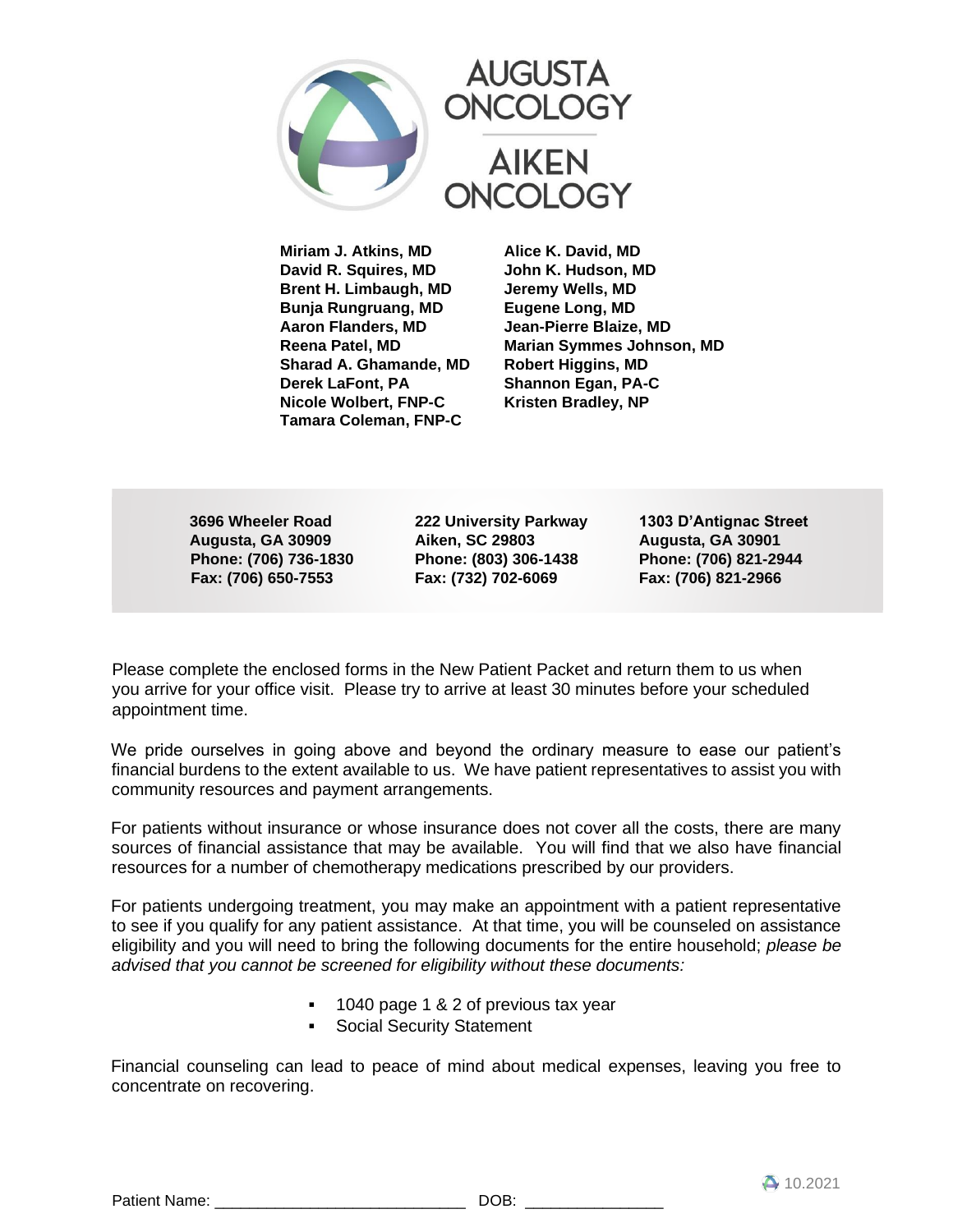| <b>New Patient Information</b>                                          | Date: _____________                            |                     |
|-------------------------------------------------------------------------|------------------------------------------------|---------------------|
| Phone numbers:                                                          |                                                |                     |
| Home: ____________________________<br>Mobile: _________________________ | Pharmacy Phone Number: _______________________ |                     |
| Please list all ALLERGIES (and reactions). If none, check this box:     |                                                |                     |
| Please list all your medications (with dose and frequency):             |                                                |                     |
| <u> 1980 - Jan Barbara, martin da kasar Amerikaan kasar da</u>          |                                                |                     |
|                                                                         |                                                |                     |
| <b>Medical History</b>                                                  |                                                |                     |
| Please list all medical problems and surgeries:                         |                                                |                     |
|                                                                         |                                                |                     |
|                                                                         |                                                |                     |
|                                                                         |                                                |                     |
| Last Colonoscopy or Sigmoidoscopy: _____________________                |                                                |                     |
| Last PSA or Prostate Exam: ______________                               |                                                |                     |
| Last PAP Smear: ______________________                                  | Last Mammogram: __________________________     |                     |
| Last Flu Shot: __________________________                               |                                                |                     |
|                                                                         | DOB: __________________                        | $\bigoplus$ 10.2021 |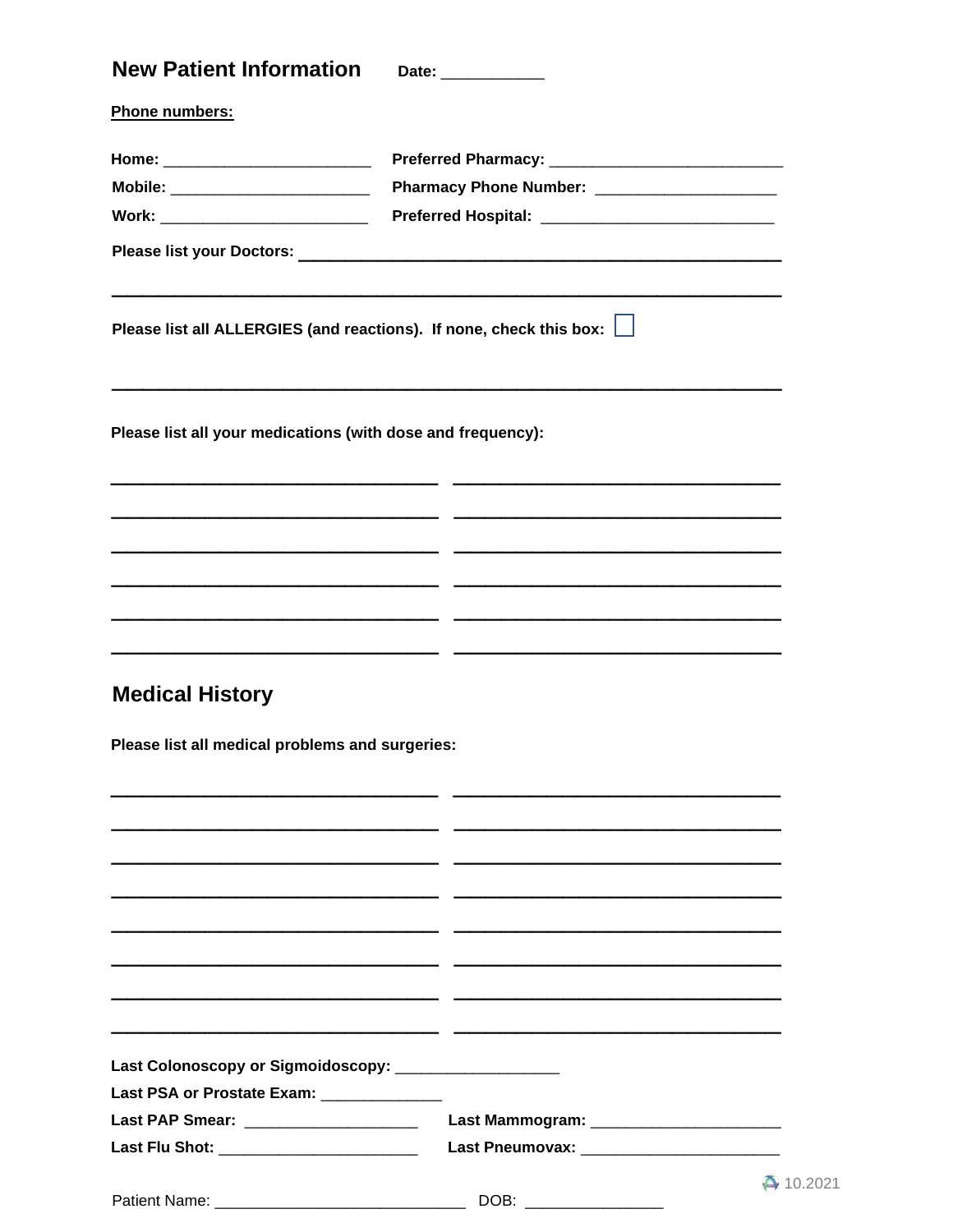| <b>Social History</b> | Date: |
|-----------------------|-------|
|-----------------------|-------|

| <b>Tobacco Use:</b> # of packs per day ________ # of years ________ # of years quit _____________                                                                                                |  |  |  |  |
|--------------------------------------------------------------------------------------------------------------------------------------------------------------------------------------------------|--|--|--|--|
| Alcohol Use: # of drinks per day_______ # of years ________ # of years quit ___________<br><b>Exposure to:</b> Radiation ______ Asbestos _______ Benzene _______ Lead ______ Illegal Drugs _____ |  |  |  |  |
| Number of Daughters? ____________ Number of Sons? _________                                                                                                                                      |  |  |  |  |
| Which family members or friends help you make medical decisions?                                                                                                                                 |  |  |  |  |
| <b>Family History</b>                                                                                                                                                                            |  |  |  |  |
| Family members who have had cancer and what type: ______________________________                                                                                                                 |  |  |  |  |

\_\_\_\_\_\_\_\_\_\_\_\_\_\_\_\_\_\_\_\_\_\_\_\_\_\_\_\_\_\_\_\_\_\_\_\_\_\_\_\_\_\_\_\_\_\_\_\_\_\_\_\_\_\_\_\_\_\_\_\_\_\_\_\_\_\_\_\_\_\_\_\_\_\_\_\_\_\_

\_\_\_\_\_\_\_\_\_\_\_\_\_\_\_\_\_\_\_\_\_\_\_\_\_\_\_\_\_\_\_\_\_\_\_\_\_\_\_\_\_\_\_\_\_\_\_\_\_\_\_\_\_\_\_\_\_\_\_\_\_\_\_\_\_\_\_\_\_\_\_\_\_\_\_\_\_\_

**Family members with blood problems:** \_\_\_\_\_\_\_\_\_\_\_\_\_\_\_\_\_\_\_\_\_\_\_\_\_\_\_\_\_\_\_\_\_\_\_\_\_\_\_\_\_\_\_\_\_

### **Review of Systems**

Please circle any of the symptoms below that you are feeling:

**Constitutional:** Fever, chills, hot flashes, drenching night sweats, fatigue, weight loss (how many  $\mathsf{lbs}$ :

**Head:** Headache, dizziness, hearing loss, vision changes, mouth sores, hoarseness, runny nose, nasal/sinus congestion, sputum

\_\_\_\_\_\_\_\_\_\_\_\_\_\_\_\_\_\_\_\_\_ \_\_\_\_\_\_\_\_\_\_\_\_\_\_\_\_\_\_\_\_\_

 $\frac{1}{2}$  ,  $\frac{1}{2}$  ,  $\frac{1}{2}$  ,  $\frac{1}{2}$  ,  $\frac{1}{2}$  ,  $\frac{1}{2}$  ,  $\frac{1}{2}$  ,  $\frac{1}{2}$  ,  $\frac{1}{2}$  ,  $\frac{1}{2}$  ,  $\frac{1}{2}$  ,  $\frac{1}{2}$  ,  $\frac{1}{2}$ \_\_\_\_\_\_\_\_\_\_\_\_\_\_\_\_\_\_\_\_\_ \_\_\_\_\_\_\_\_\_\_\_\_\_\_\_\_\_\_\_\_\_

**Lungs:** Shortness of breath (at rest, lying down, or with exertion), cough, congestion

**Heart:** Chest pain or discomfort, palpitations

**Abdomen/GI:** Decreased appetite, nausea, vomiting, pain, heartburn (reflux), indigestion, diarrhea, constipation, change in bowel habits, blood in stool, hemorrhoids

**Genitals/Urinary:** Incontinence, difficulty urinating, frequent urination in day or night, pain or burning, bleeding, discharge, kidney stones

**Arms, Back & Legs:** Weakness, pain, swelling - if so where? \_\_\_\_\_\_\_\_\_\_\_\_\_\_\_\_\_\_\_\_\_\_\_\_\_\_

**Neurologic:** Numbness, tingling, burning, memory loss, seizures

**Psychologic:** Anxiety, depression, insomnia

**Skin/Breasts:** Rash, redness, new lumps or lesions

**Blood:** Bruising, bleeding, blood clots

#### **Anything else?**

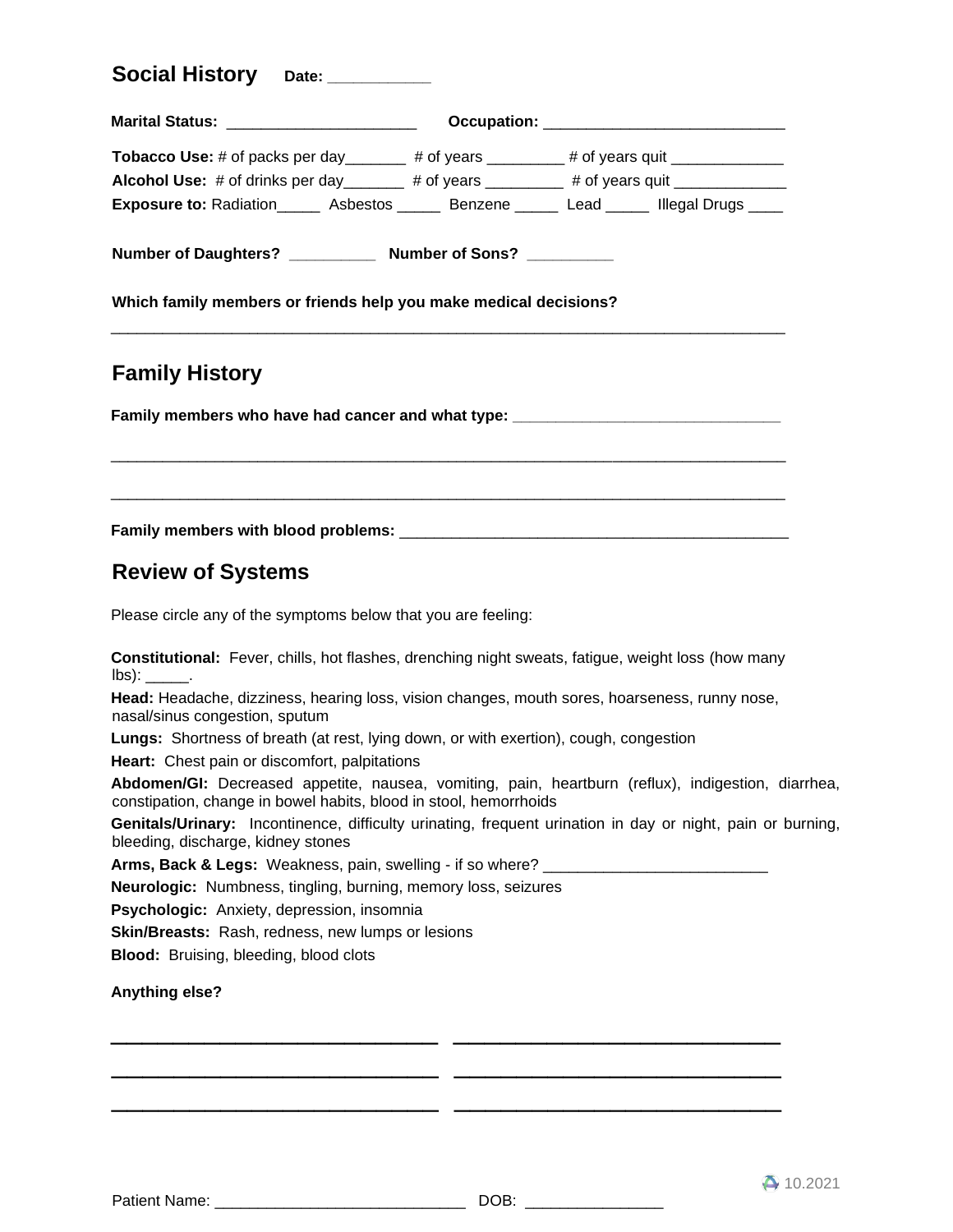| Social Security #: ___________________________ | Date of Birth: ______________________                                                                   |  |  |
|------------------------------------------------|---------------------------------------------------------------------------------------------------------|--|--|
|                                                |                                                                                                         |  |  |
|                                                |                                                                                                         |  |  |
|                                                |                                                                                                         |  |  |
|                                                | Where do you live? Home ____ Apartment ___ Assisted Living ___ Nursing Home ___ With Relative ___ Other |  |  |
| Sex: Male Female                               |                                                                                                         |  |  |
|                                                |                                                                                                         |  |  |
|                                                |                                                                                                         |  |  |
|                                                |                                                                                                         |  |  |
|                                                |                                                                                                         |  |  |
|                                                |                                                                                                         |  |  |
|                                                |                                                                                                         |  |  |

### **Advanced Directives**

**Please inform the front desk and indicate below with a checkmark if you have any legal documentation for any of the following items:** 

| Healthcare Durable Power of Attorney | Do Not Resuscitate Status           |
|--------------------------------------|-------------------------------------|
| Organ Donor                          | <b>Feeding Restrictions</b>         |
| Autopsy Request                      | <b>Medication Restrictions</b>      |
| Living Will / Personal Directive     | <b>Other Treatment Restrictions</b> |
| Do Not Hospitalize Status            | No Advanced Directives              |

*Please provide us a copy of your Advance Directive for your chart if you have one.* 

**Do you need information on Advance Directives? \_\_\_\_\_\_\_\_\_\_\_\_\_\_\_\_\_\_\_**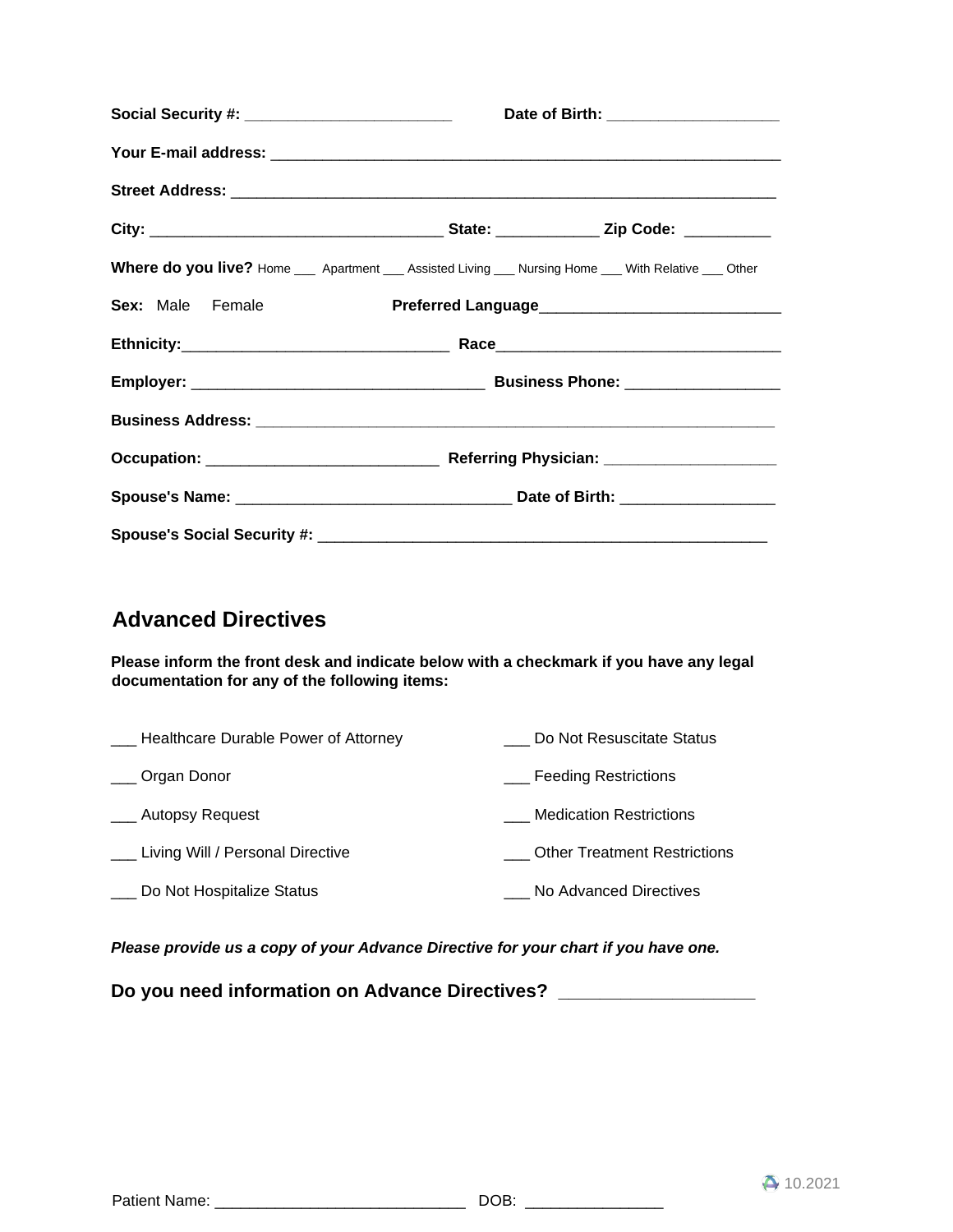# **Financial Policy**

Thank you for choosing Augusta Oncology as your healthcare provider. In order to provide our patients with the best possible service, we want to communicate to you our financial policies. A copy will be provided to you upon request.

**Health Insurance Coverage:** Our practice participates in most health insurance plans. As a service to you, we will submit your claims and assist you in any way we reasonably can in order to get your claims processed correctly. Your insurance company may need you to supply certain information directly. It is your responsibility to comply with their request.

**Proof of Insurance:** Our practice requires a copy of your driver's license & current valid health insurance card. Failure to provide correct insurance information in a timely manner may result in the balance of a claim becoming your responsibility. If your health insurance changes, please notify us as soon as possible so we can make the appropriate changes to help you receive your maximum benefits. All bills for patient balances are mailed to the address of record. Therefore, it is imperative that you update us with any and all changes to your account whether it is a change of address, phone number, insurance coverage, etc.

**Insurance Benefits:** Prior to your visit, our staff will verify your health insurance benefits. However, if you have any questions concerning your benefits, please contact your insurance company for clarification.

**Co-payments and Deductibles:** All copayments must be paid at the time of service. Payment plans are available for deductible and out of pocket costs. We accept cash, personal checks and major credit cards (Visa, Master Card, and Discover). We cannot waive any copayments, coinsurance, and/or deductibles. Please understand that payment plans will be separate from any per-visit copay required by your insurance company.

**Referrals and Pre-Certification:** Your insurance company may require a referral from a primary care physician (PCP) in order for you to see a specialist. Your insurance company may also require precertification of office or outpatient services. Pre-certification may also be required for admissions, CT scans, X-rays, and other diagnostic tests. As a courtesy, our office will make every reasonable effort to obtain these referrals and pre-certifications for you. However, it is ultimately your responsibility to ensure that all requirements are met before services are rendered. Please contact your insurance company to notify them of all services you are scheduled for.

**Outside Lab Services:** Our practice utilizes an outside lab company for certain tests. You are responsible for informing our staff which outside lab your insurance company covers.

I hereby authorize payment directly to **Augusta Oncology** for all insurance benefits otherwise payable to me for services rendered. I understand that I am financially responsible for all charges, whether or not paid by insurance, and for all services rendered on my behalf.

I authorize the above doctor and/or any provider or supplier of services in this office to release the information required to secure the payment of benefits. I authorize the use of this signature on all insurance submissions.

I verify that I have read and understand this Financial Policy.

**Signature of Responsible Party:** \_\_\_\_\_\_\_\_\_\_\_\_\_\_\_\_\_\_\_\_\_\_\_\_\_\_\_\_\_\_\_\_\_\_\_\_\_\_\_\_\_\_\_\_\_\_\_\_\_

**Please Print Name of Responsible Party:** \_\_\_\_\_\_\_\_\_\_\_\_\_\_\_\_\_\_\_\_\_\_\_\_\_\_\_\_\_\_\_\_\_\_\_\_\_\_\_\_\_

**Date:** \_\_\_\_\_\_\_\_\_\_\_\_\_\_\_\_\_\_\_\_\_

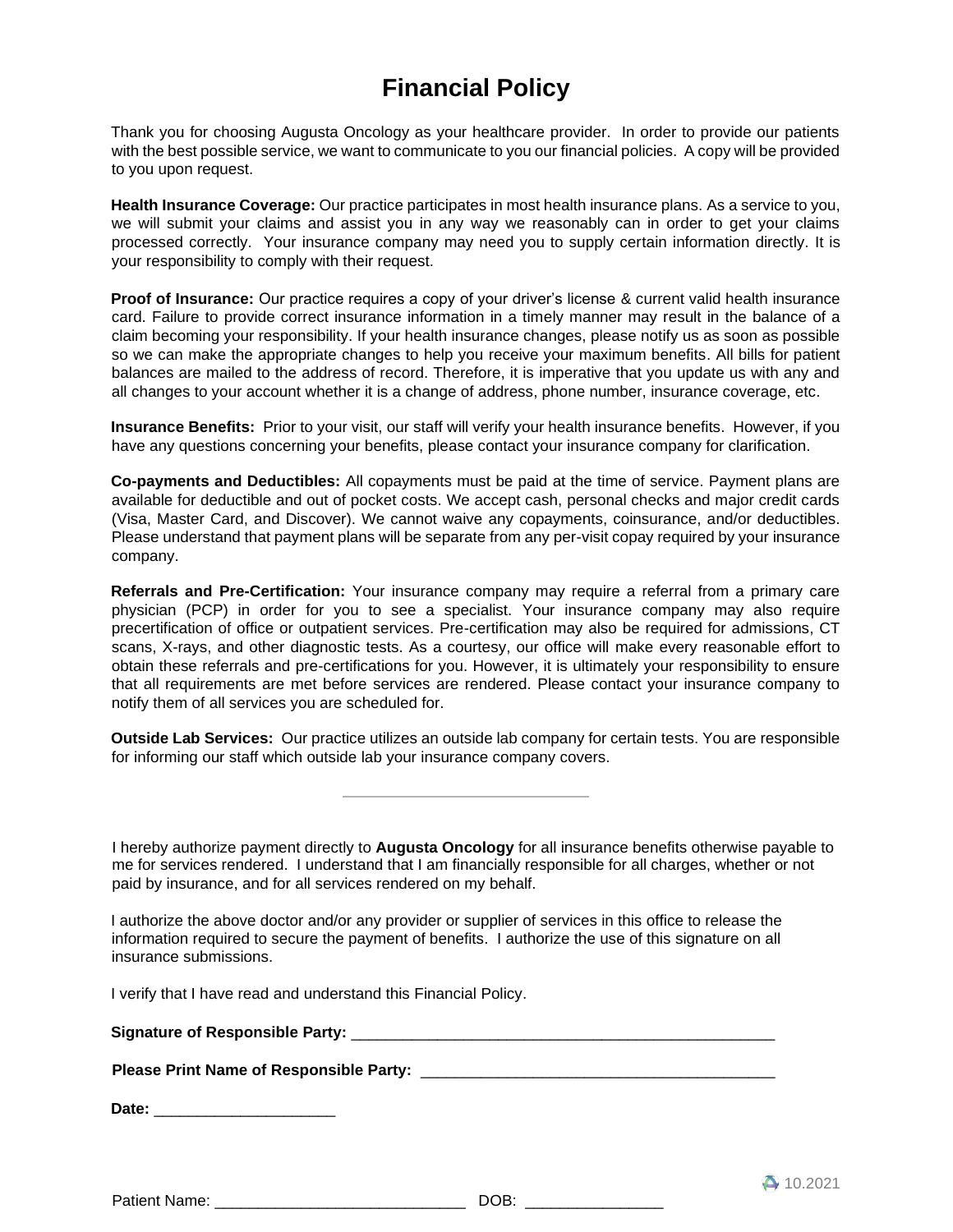

**Miriam J. Atkins, MD Alice K. David, MD David R. Squires, MD John K. Hudson, MD Brent H. Limbaugh, MD Jeremy Wells, MD Bunja Rungruang, MD Eugene Long, MD Aaron Flanders, MD Jean-Pierre Blaize, MD Sharad A. Ghamande, MD Robert Higgins, MD Derek LaFont, PA Shannon Egan, PA-C Nicole Wolbert, FNP-C Kristen Bradley, NP Tamara Coleman, FNP-C**

**Reena Patel, MD Marian Symmes Johnson, MD**

**3696 Wheeler Road 222 University Parkway 1303 D'Antignac Street Augusta, GA 30909 Aiken, SC 29803 Augusta, GA 30901 Phone: (706) 736-1830 Phone: (803) 306-1438 Phone: (706) 821-2944 Fax: (706) 650-7553 Fax: (732) 702-6069 Fax: (706) 821-2966**

## **RECORDS REQUEST AUTHORIZATION**

**Patient Name: and the set of the set of the set of the set of the set of the set of the set of the set of the set of the set of the set of the set of the set of the set of the set of the set of the set of the set of the** 

**Date of Birth:** \_\_\_\_\_\_\_\_\_\_\_\_\_\_\_\_\_\_\_\_\_\_\_\_\_\_\_\_\_\_\_\_\_\_\_\_\_\_

**I AUTHORIZE THE RELEASE OF MY MEDICAL RECORDS FROM ALL TREATING INSTITUTIONS TO AUGUSTA ONCOLOGY.** THIS FORM HAS NO EXPIRATION DATE UNLESS THE FOLLOWING HAS OCCURRED:

WRITTEN NOTIFICATION FROM PATIENT TO REVOKE PRIVILEGES.

AUGUSTA ONCOLOGY HAS THE RIGHT TO REVOKE THESE PRIVILEGES.

This information will include any records pertaining to physical or mental health, alcohol, drugs, tobacco, and the diagnosis or treatment of HIV (AIDS virus) infection or other sexually transmitted diseases.

I release Augusta Oncology and any member of their staff from all liability regarding the disclosure of this information.

|                                                                                                                                                                                                                               | <b>DATE:</b> |                     |
|-------------------------------------------------------------------------------------------------------------------------------------------------------------------------------------------------------------------------------|--------------|---------------------|
| <b>Signature of Patient</b>                                                                                                                                                                                                   |              |                     |
|                                                                                                                                                                                                                               | <b>DATE:</b> |                     |
| <b>Signature of Witness</b>                                                                                                                                                                                                   |              | $\bigoplus$ 10.2021 |
| Patient Name: The Contract of the Contract of the Contract of the Contract of the Contract of the Contract of the Contract of the Contract of the Contract of the Contract of the Contract of the Contract of the Contract of | DOB:         |                     |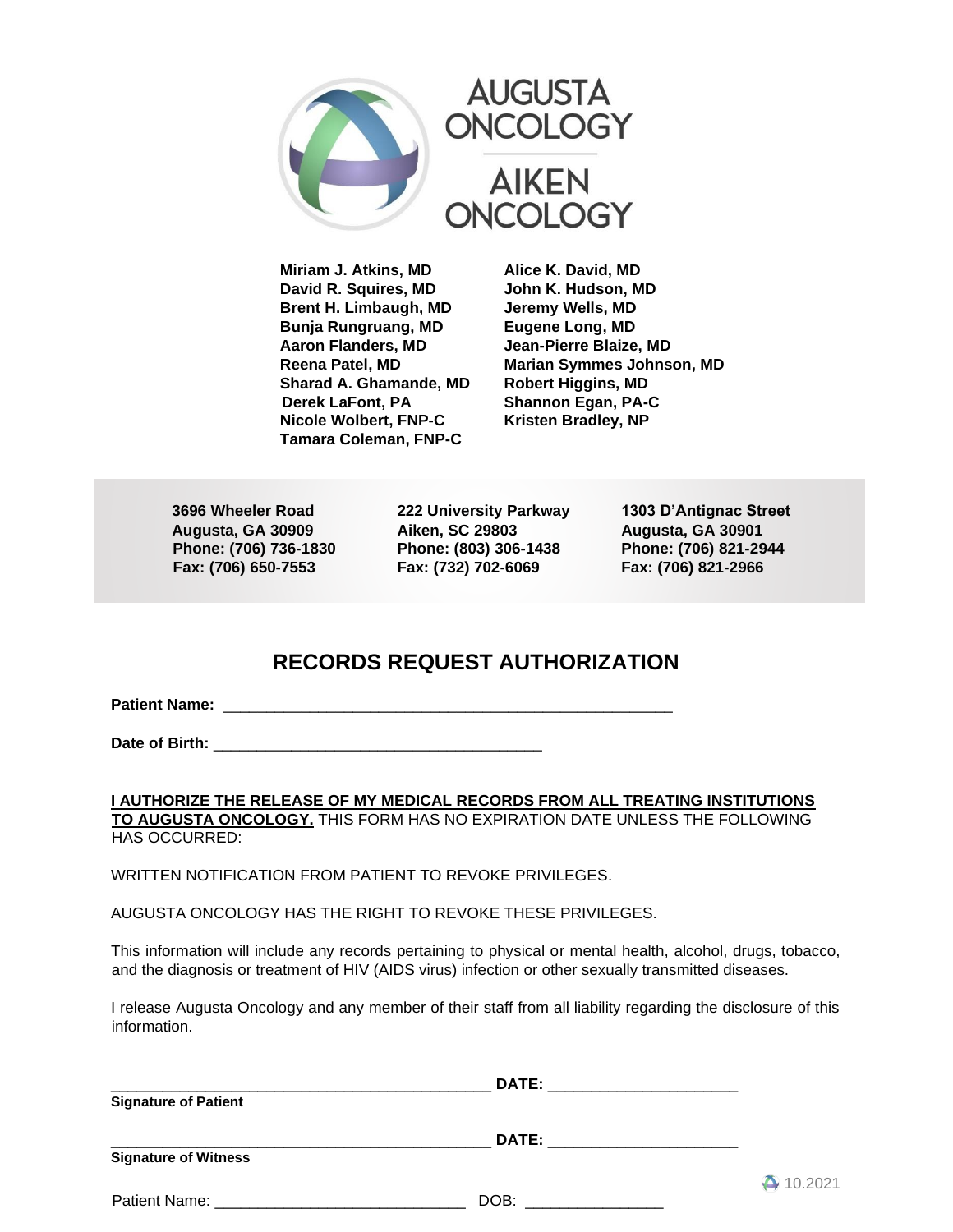### **AUGUSTA ONCOLOGY ASSOCIATES PC**

# **Notice of Privacy Practices**

This notice describes how medical information about you may be used and disclosed and how you can get access to this information. Please review it carefully.

If you have any questions about this Notice, please contact Nicki Shannon at (706) 736-1830. This Notice of Privacy Practices describes how we may use and disclose your protected health information to carry out treatment, payment, or health care operations and for other purposes that are permitted or required by law. It also describes your right to access and control your protected health information. "Protected health information" is information about you, including demographic information, that may identify you and that relates to your past, present or future physical or mental health or condition and related health care services.

We are required to abide by the terms of this Notice of Privacy Practices. We may change the terms of our notice at any time. The new notice will be effective for all protected health information that we maintain at that time. Upon your request, we will provide you with any revised Notice of Privacy Practices by accessing our web site **[www.augonc.com,](http://www.augonc.com/)** calling the office and requesting that a revised copy be sent to you in the mail, or asking for one at the time of your next appointment.

#### **YOUR CONSENT IS REQUIRED FOR US TO USE AND DISCLOSE YOUR MEDICAL INFORMATION**

If you do not give your consent for us to use and disclose your medical information as outlined in this Notice, we will only use and disclose your medical information in the following circumstances:

- To providers who are personally involved in providing care pursuant to your consent to treatment (whether such consent is expressed, implied by law, or through substituted consent as authorized by law), but only during the period of time they are providing care to you;
- To bill you for the charges you incurred while you were a patient of ours, which means we cannot bill your third-party insurance company;
- To third parties when required by law or by appropriate legal process issued by a court or governmental agency with jurisdiction;
- If you are a Medicare, Medicaid, CHAMPUS/TriCare, or other federal or state program beneficiary or enrollee, for treatment and payment purposes as outlined in this Notice;
- In the case of an emergency, when we are transferring you to a receiving facility for care; and
- In the case of an emergency, in order to provide you with care that is required by federal and state law.

Should you give your consent, we will use and disclose your medical information as outlined in this Notice. The following categories describe different ways that we use and disclose medical information. For each category of uses or disclosures we will explain what we mean and try to give some examples. Not every use or disclosure in a category will be listed. However, all of the ways we are permitted to use and disclose information will fall within one of these categories.

#### **1. Uses and Disclosures of Protected Health Information**

**Treatment.** We will use and disclose your protected health information to provide, coordinate, or manage your health care and any related services. This includes the coordination or management of your health care with a third party that has already obtained your permission to have access to your protected health information, For example, we would disclose your protected health information, as necessary, to a home health agency that provides care to you, We will also disclose protected health information to other physicians who may be treating you when we have the necessary permission from you to disclose your protected health information. For example, your protected health information may be provided to a physician to whom you have been referred to ensure that the physician has the necessary information to diagnose or treat you. In addition, we may disclose your protected health information from time-to-time to another physician or health care provider (e.g., a specialist or laboratory) who, at the request of your physician, becomes involved in your care by providing assistance with your health care diagnosis or treatment to your physician. Also, your protected health information may be disclosed to Patient Assistance Programs from time-to-time for those patients who require assistance with medications and/or other financial needs. If you are a patient receiving chemotherapy treatments, you may be required to sit in an open area with other patients receiving chemotherapy treatments and thus we cannot guarantee your complete personal privacy during these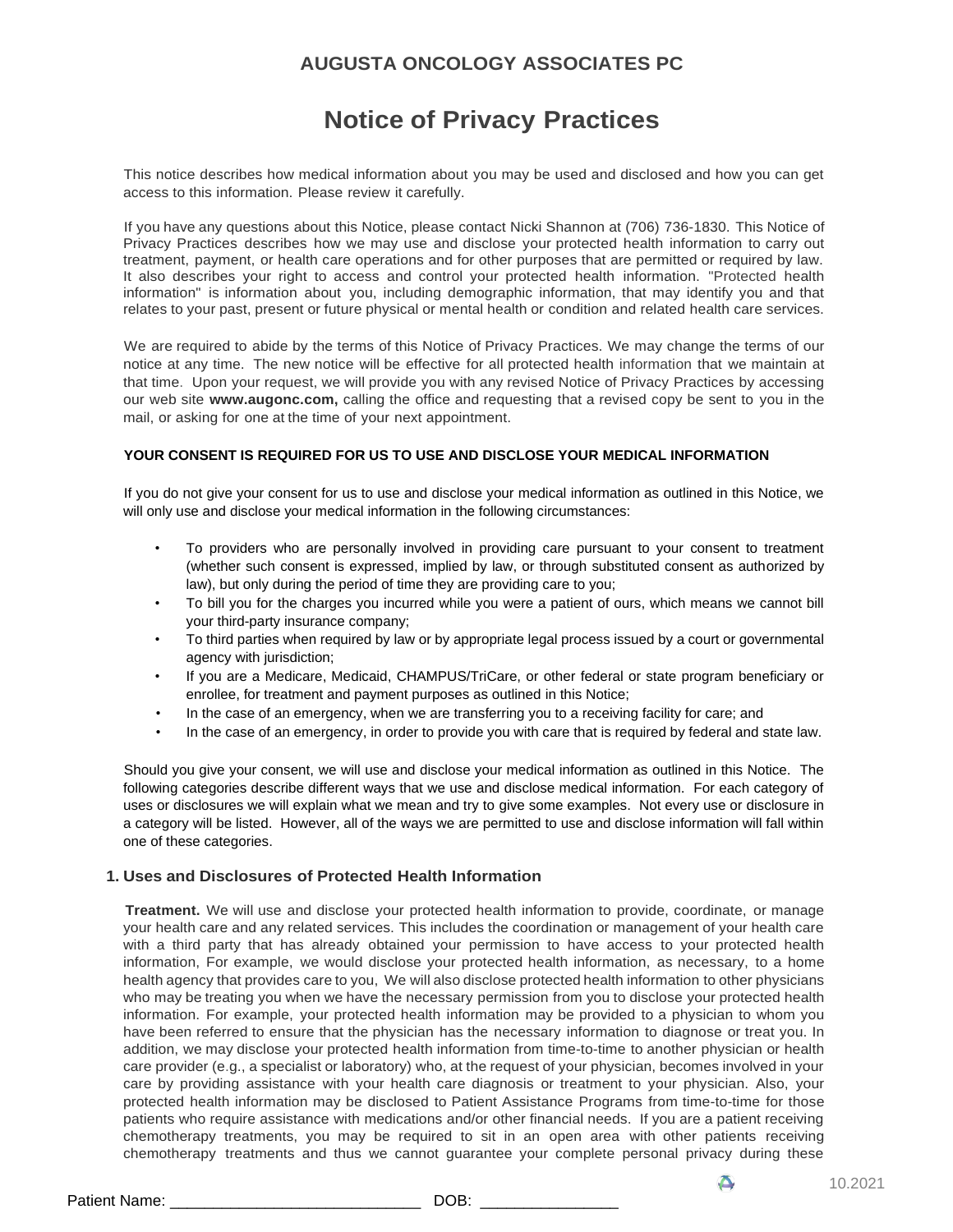treatment sessions.

**Payment.** Your protected health information will be used, as needed, to obtain payment for your health care services. This may include certain activities that your health insurance plan may undertake before it approves or pays for the health care services we recommend for you such as, making a determination of eligibility or coverage for insurance benefits, reviewing services provided to you for medical necessity, and undertaking utilization review activities. For example, obtaining approval for a hospital stay may require that your relevant protected health information be disclosed to the health plan to obtain approval for the hospital admission.

**Healthcare Operations.** We may use or disclose, as needed, your protected health information in order to support the business activities of your physician's practice. These activities include, but are not limited to, quality assessment activities, employee review activities, training *of* medical students, licensing , marketing and fund-raising activities, and conducting or arranging for other business activities.

- For example, we may disclose your protected health information to medical school students that see patients at our office. In addition, we may use a sign-in sheet at the registration desk where you will be asked to sign your name and indicate your physician. We may also call you by name in the waiting room when your physician is ready to see you. We may use or disclose our protected health information, as necessary, to contact you to remind you of your appointment.
- We will share your protected health information with third party "business associates" that perform various activities, (e.g., billing or transcription services) for the practice. Whenever an arrangement between our office and a business associate involves the use or disclosure of your protected health information, we will have a written contract that contains terms that will protect the privacy of your protected health information.
- We may use or disclose your protected health information, as necessary, to provide you with information about treatment alternatives or other health-related benefits and services that may be of interest to you. We may also use and disclose your protected health information for other marketing activities. For example, your name and address may be used to send you a newsletter about our practice and the services we offer. We may also send out information about products or services that we believe may be beneficial to you. You may contact our Privacy Official to request that these materials not be sent to you.
- We may use or disclose your demographic information and the dates that you received treatment from your physician, as necessary, in order to contact you for fund-raising activities supported by our office. If you do not want to receive these materials, please contact our Privacy Official and request that these fund-raising materials not be sent to you.

**Permitted and Required Uses and Disclosures That May be Made with your Authorization or Opportunity to Object:** We may use and disclose your protected health information in the following instances. You have the opportunity to agree or object to the use or disclosure of all or part of your protected health information. If you are not present or able to agree or object to the use or disclosure of the protected health information, then your physician may, using professional judgment, determine whether the disclosure is in your best interest. In this case, only the protected health information that is relevant to your health care will be disclosed.

- Unless you object, we may disclose to a member of your family, a relative, a closefriend or any other person you identify, your protected health information that directly relates to that person's involvement in your health care. If you are unable to agree or object to such a disclosure, we may disclose such information as necessary if we determine that it is in your best interest based on our professional judgment.
- We may use or disclose protected health information to notify or assist in notifying a family member, personal representative or any other person that is responsible for your care of your location, general condition or death.
- We may use or disclose your protected health information to an authorized public or private entity to assist in disaster relief efforts and to coordinate uses and disclosures to family or other individuals involved in your health care.

**Other Permitted and Required Uses and Disclosures That May Be Made Without Your Authorization or Opportunity to Object.** We may use or disclose your protected health information in the following situations without your authorization. These situations include:

• **Required by Law:** We may use or disclose your protected health information to the extent that the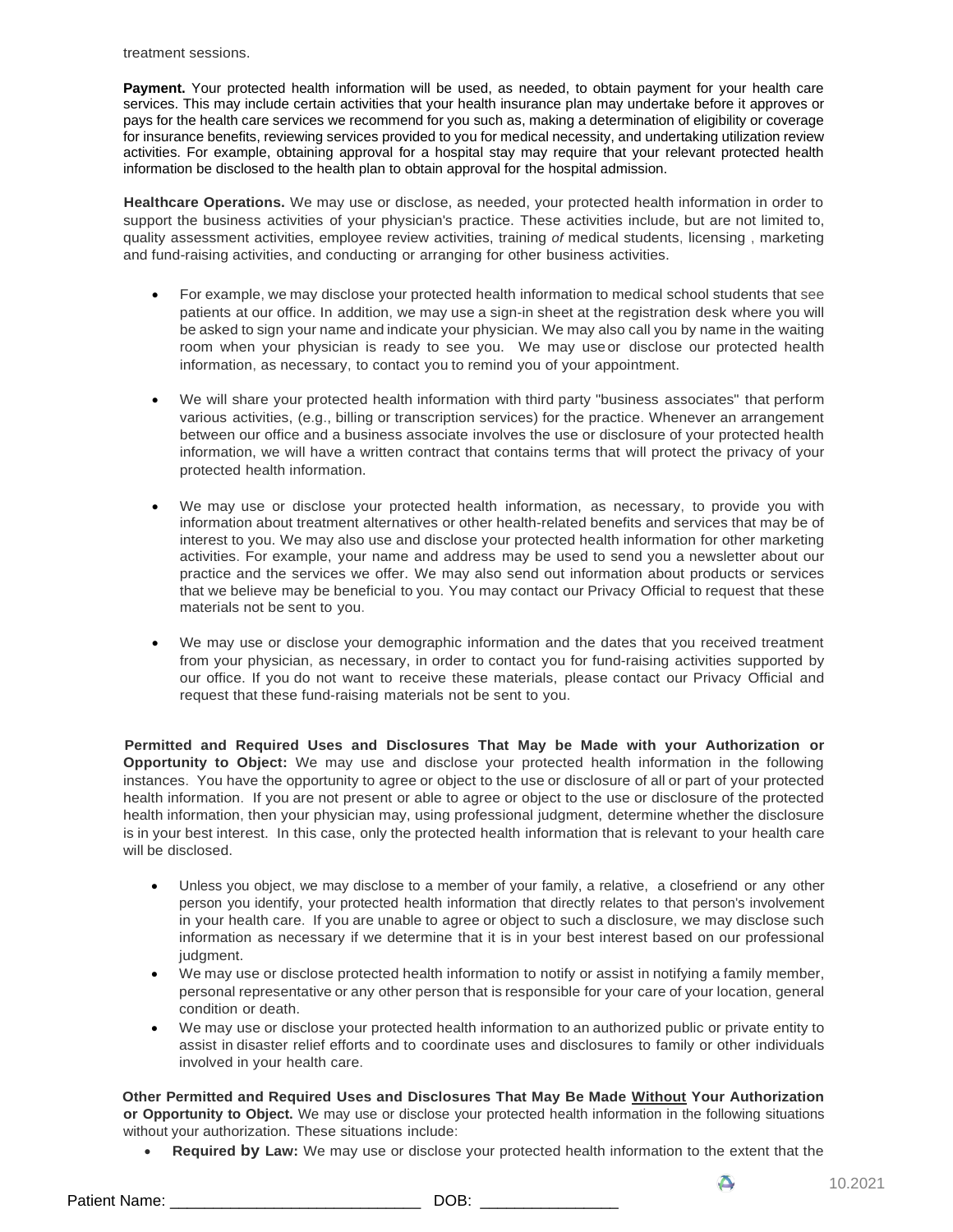use or disclosure is required by law. The use or disclosure will be made in compliance with the law and will be limited to the relevant requirements of the law. You will be notified, if and as required by law, of any such uses or disclosures.

- **Public Health Risks.** We may disclose without your consent medical information about you for public health activities. These activities generally include but are not limited to the following:
	- o To report, prevent or control disease, injury, or disability;
	- o To report births, deaths, and certain injuries or illnesses;
	- o To report reactions to medications or problems with products;
	- o To notify people of recalls of products they may be using;
	- $\circ$  To notify a person who may have been exposed to a disease or may be at risk for contracting or spreading a disease or condition; and
	- o To report suspected abuse or neglect as required by law.
- **Workers' Compensation:** Your protected health information may be disclosed by us as authorized to comply with workers' compensation laws and other similar legally established programs.
- **Inmates:** If you are an inmate of a correctional institution or in the custody of law enforcement, we may release medical information about you to the correctional institution or law enforcement official who has custody of you, if the correctional institution or law enforcement official represents to us that such medical information is necessary: (1) to provide you with health care; (2) to protect your health and safety or the health and safety of others; (3) to protect the safety and security of officers, employees, or others at the correctional institution or involved in transporting you; (4) for law enforcement to maintain safety and good order at the correctional institution; or (5) to obtain payment for services provided to you. If you are in the custody of the Georgia Department of Corrections ("DOC") and the DOC requests your medical records, we are required to provide the DOC with access to your records.

**Required Uses and Disclosures:** Under the law, we must make disclosures to you and when required by the Secretaryof the Department of Health and Human Services to investigate or determine our compliance with the requirements of the Privacy Rules that are a part of HIPAA.

**2. Your Rights** Following is a statement of your rights with respect to your protected health information and a brief description of how you may exercise these rights.

- **You have the right to inspect and copy your protected health information.** This means you may inspect and obtain a copy of protected health information about yourself that is contained in a designated record set for as long as we maintain the information. If you need a paper copy of your protected health information, the first copy will be free. Any paper copy thereafter will follow the fee chart designated by state law. Electronic copies of your records are always free if we can transmit them to you electronically without having to copy them onto a CD, DVD, or other media. A "designated record set" contains medical and billing records and any other records that your physician and the practice use for making decisions about you. Under federal law, however, you may not inspect or copy the following records: psychotherapy notes; information compiled in reasonable anticipation of, or use in, a civil, criminal, or administrative action or proceeding; and protected health information that is subject to law that prohibits access to protected health information. Depending on the circumstances, a decision to deny access may be re-viewable. Please contact our Privacy Contact if you have questions about access to your medical record.
- **You have the right to request a restriction of your protected health information.** This means you may ask us not to use or disclose any part of your protected health information for the purposes of treatment, payment or healthcare operations. You may also request that your healthcare provider not tell your health insurance company about care you receive or drugs you take if you pay for the care or drugs in full and the provider does not need to get paid by your insurance company. You may also request that any part of your protected health information not be disclosed to family members or friends who may be involved in your care or for notification purposes as described in this Notice of Privacy Practices. Your request must state the specific restriction requested and to whom you want the restriction to apply. Your physician is not required to agree to a restriction that you may request. If the physician believes it is in your best interest to permit use and disclosure of your protected health information, your protected health information will not be restricted. If your physician does agree to the requested restriction, we may not use or disclose your protected health information in violation of that restriction unless it is needed to provide emergency treatment. With this in mind, please discuss any restriction you wish to request with your physician. You may request a restriction by contacting our PrivacyOfficer.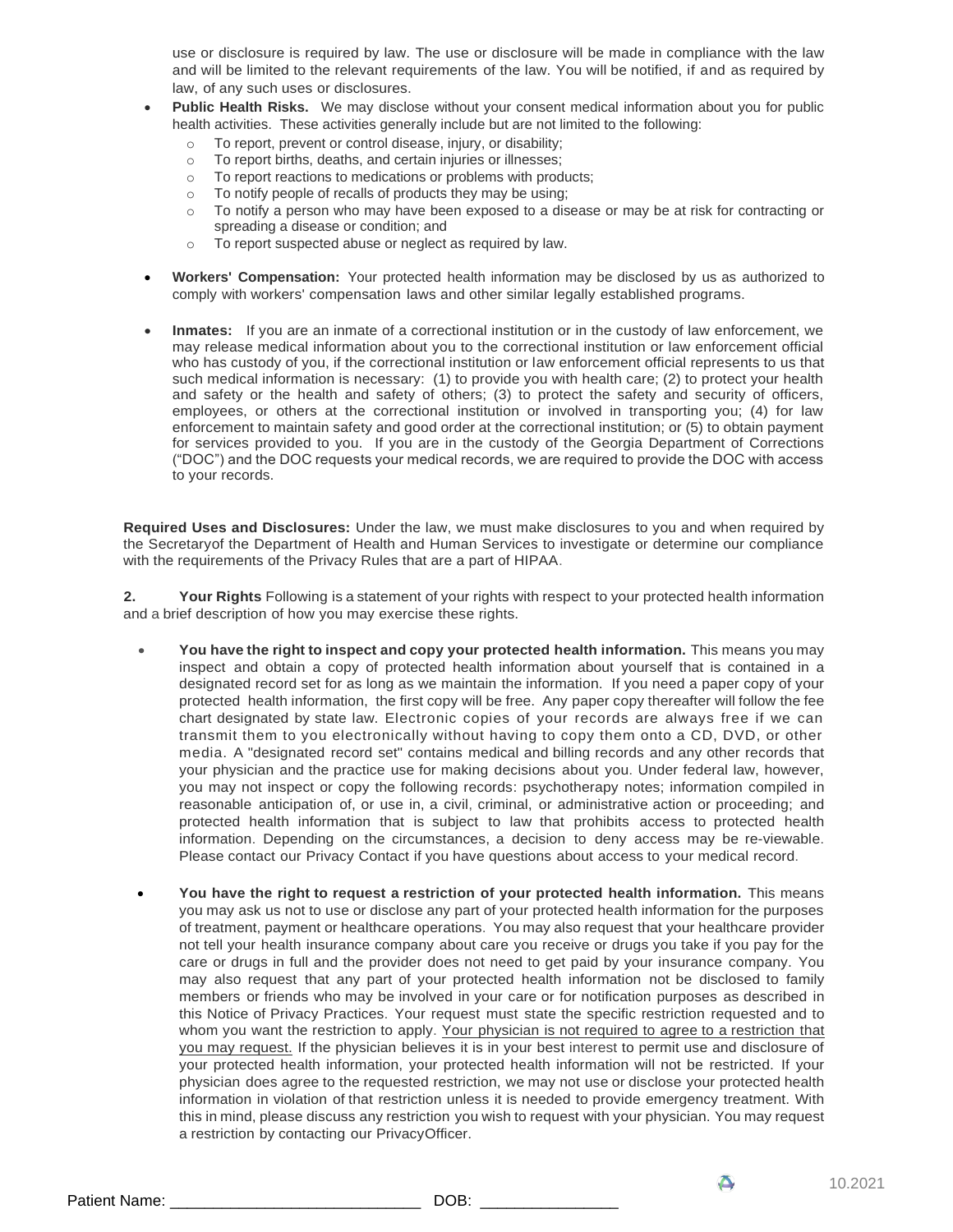You may request that we not disclose your medical information to your health insurance plan for some or all of the services you receive during a visit to any Augusta Oncology location. If you pay the charges for those services you do not want disclosed in full at the time of such service, we are required to agree to your request. "In full" means the amount we charge for the service, not your copay, coinsurance, or deductible responsibility when your insurer pays for your care. Please note that once information about a service has been submitted to your health plan, we cannot agree to your request. If you think you may wish to restrict the disclosure of your medical information for a certain service, please let us know as early in your visit as possible.

- **You have the right to request to receive confidential communications from us by alternative means or at an alternative location.** We will accommodate reasonable requests. We may also condition this accommodation by asking you for information as to how payment will be handled or specification of an alternative address or other method of contact. We will not request an explanation from you as to the basis for the request. Please make this request in writing to our Privacy Official.
- **You may have the right to have your physician amend your protected health information.** This means you may request an amendment of protected health information about you in a designated record set for as long as we maintain this information. In certain cases, we may deny your request for an amendment. If we deny your request for amendment, you have the right to file a statement of disagreement with us and we may prepare a rebuttal to your statement and will provide you with a copy of any such rebuttal. Please contact our Privacy Official to determine if you have questions about amending your medical record.
- **You have the right to receive an accounting of certain disclosure we have made, if any, of your protected health information.** This right applies to disclosures for purposes other than treatment, payment, or healthcare operations as described in this Notice of Privacy Practices. It excludes disclosures we may have made to you, to family members or friends involved in your care, as a result of a signed authorization by you or for notification purposes. You have the right to receive specific information regarding these disclosures that occurred after April 14, 2003 for up to the previous six years. You may request a shorter time frame. The right to receive this information is subject to certain exemptions, restrictions, and limitations.
- **You have the right to obtain a paper copy of this Notice from us,** upon request, even if you have agreed to accept this notice electronically.

**3. Investigations.** We will investigate any discovered unauthorized use or disclosure of your medical information to determine if it constitutes a breach of the federal privacy or security regulations addressing such information. If we determine that such a breach has occurred, we will provide you with notice of the breach and advise you what we intend to do to mitigate the damage (if any) caused by the breach, and about the steps you should take to protect yourself from potential harm resulting from the breach.

**4. Complaints** You may complain to us or to the Secretary of Health and Human Services if you believe your privacy rights have been violated by us. You may file a complaint with us by notifying our Privacy Contact of your complaint. We will not retaliate against you for filing a complaint. You may contact our Privacy Officer, Nicki Shannon at (706) 736-1830, or **[nshannon@augonc.com](mailto:nshannon@augonc.com)** for further information about the complaint process. You will not be penalized in any way for filing a complaint.

| 3696 Wheeler Road | 1303 D'Antignac St., Suite 1000 | 222 University Parkway |
|-------------------|---------------------------------|------------------------|
| Augusta, GA 30909 | Augusta GA 30901                | Aiken SC 29803         |
| (706) 736-1830    | (706) 821-2944                  | $(803)$ 306-1438       |

Other uses and disclosures of your protected health information will be made only with your written authorization, unless otherwise permitted or required by law as described below. You may revoke this authorization, at any time, in writing, except to the extent that your physician or the physician's practice has taken an action in reliance on the use or disclosure indicated in the authorization.

This Notice is effective April 1, 2021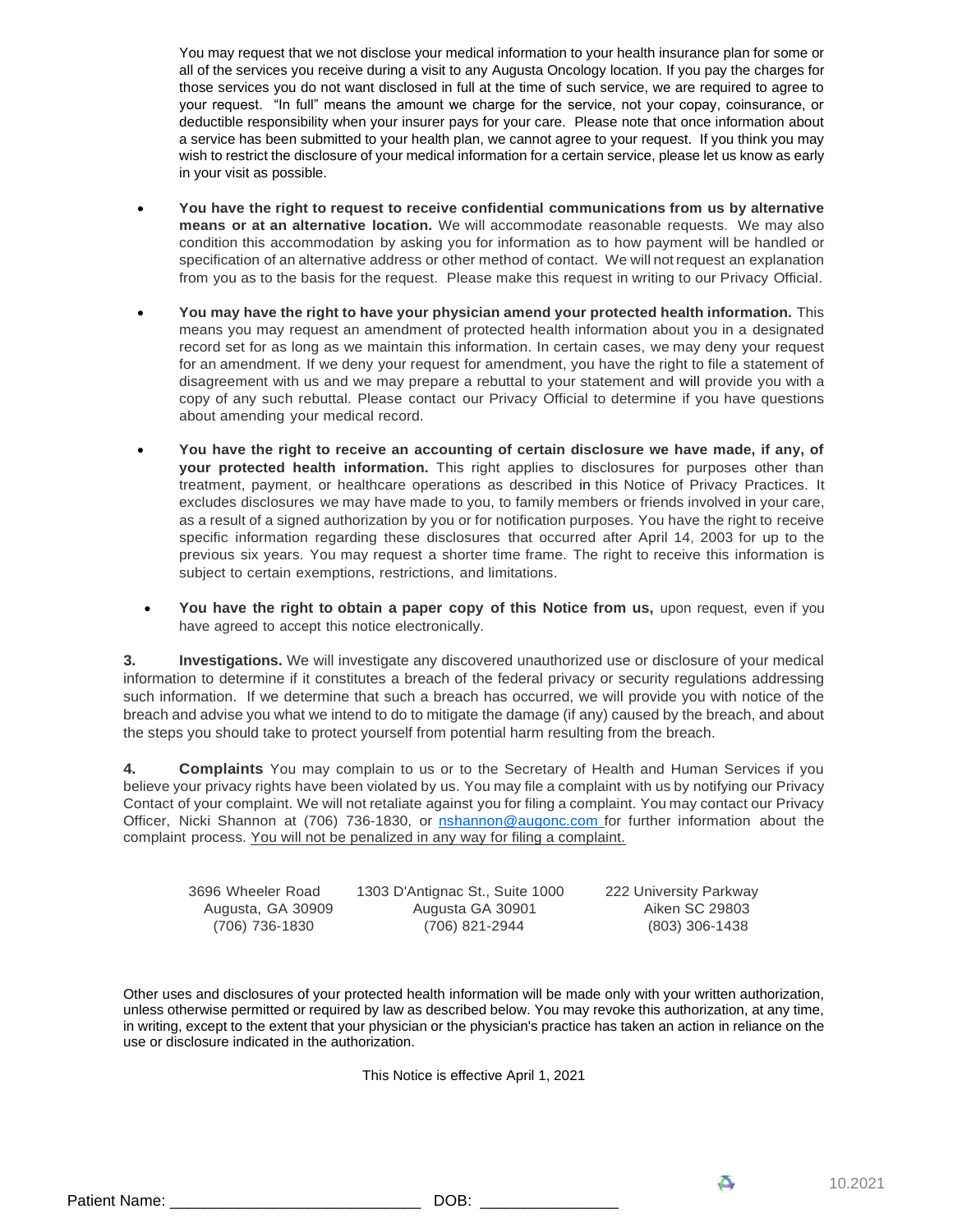# **Notice of Privacy Practices Patient Acknowledgment and Consent**

**Patient Name:** 

I have received and reviewed Augusta Oncology's Notice of Privacy Practices (Notice) written in plain language. The Notice provides in detail the uses and disclosures of my protected health information that may be made by this practice, my individual rights, how I may exercise these rights, and the practice's legal duties with respect to my information. I consent to the uses and disclosures of my protected health information as outlined in the Notice.

I understand Augusta Oncology reserves the right to change the terms of the Notice and to make new provisions regarding all protected health information maintained by this practice. I understand that if a provision is made, I will receive an addendum explaining the change and will have another opportunity to consent to any new terms regarding the use and disclosure of my protected health information. I understand that I can obtain this practice's current Notice of Privacy Practices on request.

\_\_\_\_\_\_\_\_\_\_\_\_\_\_\_\_\_\_\_\_\_\_\_\_\_\_\_\_\_\_\_\_\_\_\_\_\_\_\_\_\_\_\_\_\_\_\_\_\_ \_\_\_\_\_\_\_\_\_\_\_\_\_\_\_\_\_\_\_\_\_\_

**Signature of Patient** (Or personal representative of patient) **Date**

We were unable to obtain a written acknowledgment of receipt of the Notice of Privacy Practices

**FOR OFFICE USE ONLY**

\_\_\_\_\_ An emergency existed and a signature was not possible at the time.

The individual refused to sign.

\_\_\_\_\_ A copy was mailed with a request for a signature by return mail.

Other:

because:

**Relationship to Patient** (If signed by a personal representative of patient)

\_\_\_\_\_\_\_\_\_\_\_\_\_\_\_\_\_\_\_\_\_\_\_\_\_\_\_\_\_\_\_\_\_\_\_\_\_\_\_\_\_\_\_\_\_\_\_\_\_\_\_\_\_\_\_\_\_\_\_\_\_

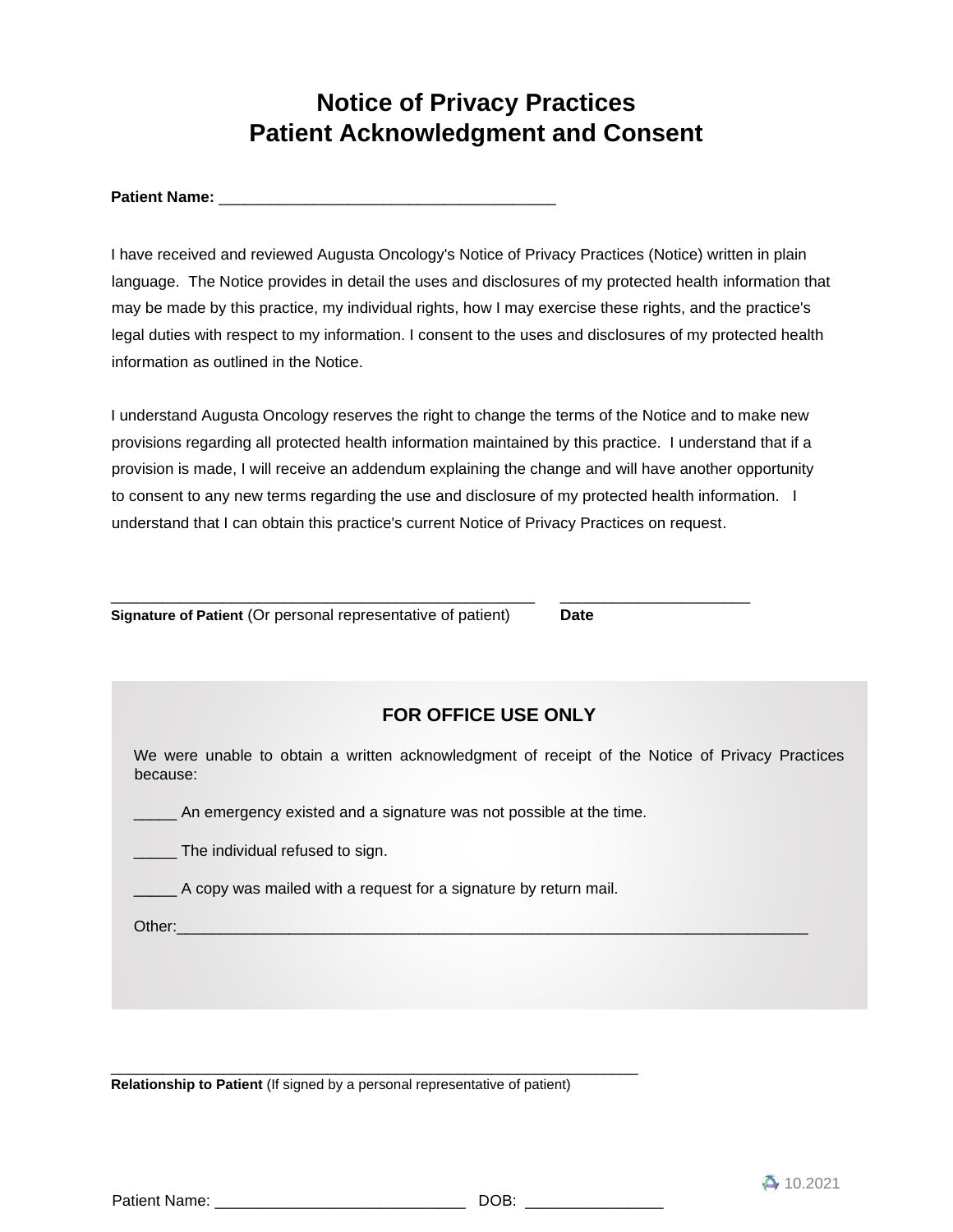## **Authorization for Release of Information**

Augusta Oncology is authorized to release protected health information about the above-named patient to the entities named below. The purpose is to inform the patient or others in keeping with the patient's instructions.

**Patient Name: \_\_\_\_\_\_\_\_\_\_\_\_\_\_\_\_\_\_\_\_\_\_\_\_\_\_\_\_\_\_\_\_\_\_\_\_\_\_\_\_\_\_\_\_\_\_\_\_**

**Person(s) who can receive information:**

| Name: |                       |      |       |                                                                              | <b>Relationship:</b> |
|-------|-----------------------|------|-------|------------------------------------------------------------------------------|----------------------|
|       | Last                  |      | First |                                                                              |                      |
|       | <b>Phone Numbers:</b> |      |       |                                                                              |                      |
|       |                       | Home |       | Cell phone                                                                   | Work                 |
| Name: |                       |      |       |                                                                              | <b>Relationship:</b> |
|       | Last                  |      | First |                                                                              |                      |
|       | <b>Phone Numbers:</b> |      |       |                                                                              |                      |
|       |                       | Home |       | Cell phone                                                                   | Work                 |
| Name: |                       |      |       |                                                                              | <b>Relationship:</b> |
|       | Last                  |      | First |                                                                              |                      |
|       | <b>Phone Numbers:</b> |      |       |                                                                              |                      |
|       |                       | Home |       | Cell phone                                                                   | Work                 |
|       |                       |      |       | Is it okay to leave protected health information on voice mail? (circle one) | YES NO               |
|       |                       |      |       | Is it okay to leave financial information on voice mail? (circle one)        | YES NO               |

#### **RIGHTS OF THE PATIENT:**

I understand that I have the right to revoke this authorization at any time and that I have the right to inspect or copy the protected health information to be disclosed as described in this document by sending a written notification to **Practice Site Manager.** I understand that a revocation is not effective in cases where the information has already been disclosed but will be effective going forward. I understand that information used or disclosed as a result of this authorization may be subject to redisclosure by the recipient and may no longer be protected by Federal or State law. I understand that I have the right to refuse to sign this authorization and that my treatment will not be conditioned on signing. This authorization shall be in effect until revoked by the patient. I understand that I have the right to have someone accompany me during my visits and that my protected health information will be disclosed.

#### **Signature of Patient or Personal Representative**

Date:  $\Box$ 

*\*Attach additional forms if more contacts are needed. \*Attach necessary documentation if personal representative is needed.*